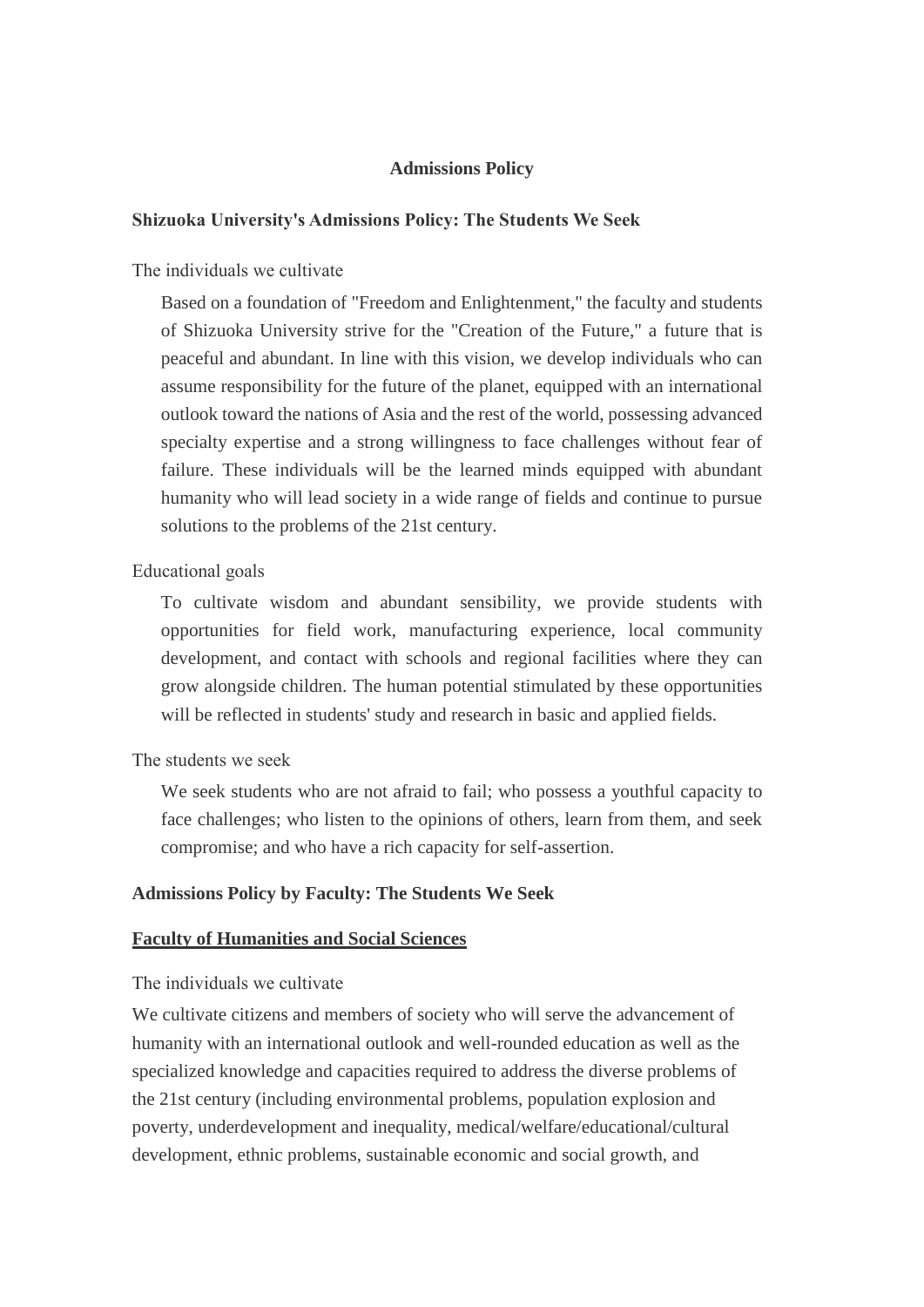population decline due to lower birth rates and aging populations) in such areas as society, culture, politics, and economics.

# Educational goals

In addition to specialized education in the various subjects offered by the Faculty of Humanities and Social Sciences, students carry out fieldwork to cultivate their capacity to identify and solve problems by putting to work their specialized knowledge.

### The students we seek

We seek students with an interest in the challenges facing humanity and a drive to study the humanities and social sciences, along with the necessary fundamental academic ability.

# Required basic skills before entry

## ▶Department of Social and Human Studies

The Department of Human and Social Studies, offering studies in five specialized fields, emphasizes an interdisciplinary approach to study. A great interest in human beings and society, basic knowledge of secondary school subjects, critical and logical thinking ability, precise reading comprehension, and basic writing and presentation skills are requirements for specialized and cross-disciplinary studies in this department.

# ▶Department of Language and Literature

Prospective students are required to have acquired basic abilities in logical thinking, reading comprehension, and communication. Basic knowledge and language abilities acquired in primary and secondary education are especially important preparation for studying in the department.

### ▶Department of Law

Prospective students should be able to think logically, read with clarity, and communicate effectively with others. They should possess a wide-ranging and keen interest in the dynamics of contemporary society and the problems it is facing.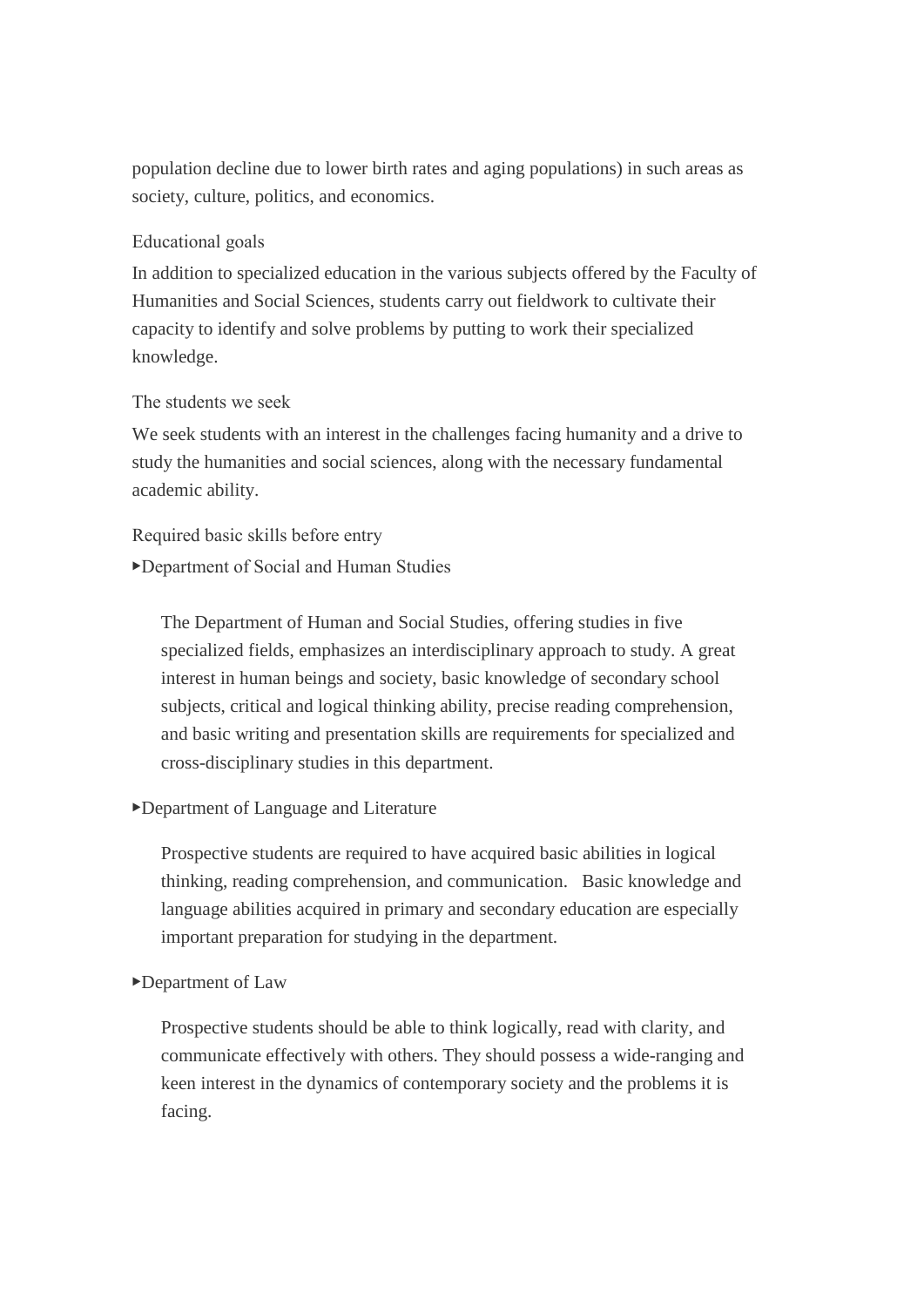## ▶Department of Economics

As preparation for study in the Department of Economics, it is necessary for applicants to study Japanese language, foreign language, mathematics, science, and social studies in junior and senior high school. Additionally, becoming knowledgeable of current issues, especially those involving economics, through newspapers or news programs, is strongly recommended.

### **Faculty of Education**

### The individuals we cultivate

educational responsibilities within society.

The Teacher Training Course cultivates instructors with a thorough understanding of children, who are capable of helping children achieve full and balanced growth and of teaching in a manner that is easy for students to grasp. The Lifelong Education Course, Integrated Sciences and Technology Education Course, and Art and Culture Course cultivate individuals equipped with a broad perspective and diverse techniques and expertise, who can shoulder a wide range of

# Educational goals

To achieve its goals, the Teacher Training Course carries out education in close coordination with actual teaching sites that enables students to acquire poise, scholarly achievement, and practical instructional capacity as a teacher. The Lifelong Education Course, Integrated Sciences and Technology Education Course, and Art and Culture Course provide education in a diverse range of specialties unrestricted by established subject boundaries.

## The students we seek

The Teacher Training Course seeks students who have an affinity with children, excellent communication skills, and fundamental academic ability. The Lifelong Education Course, Integrated Sciences and Technology Education Course, and Arts and Culture Course seek students with broad receptiveness to different viewpoints and the ability to take the initiative in pursuing their studies.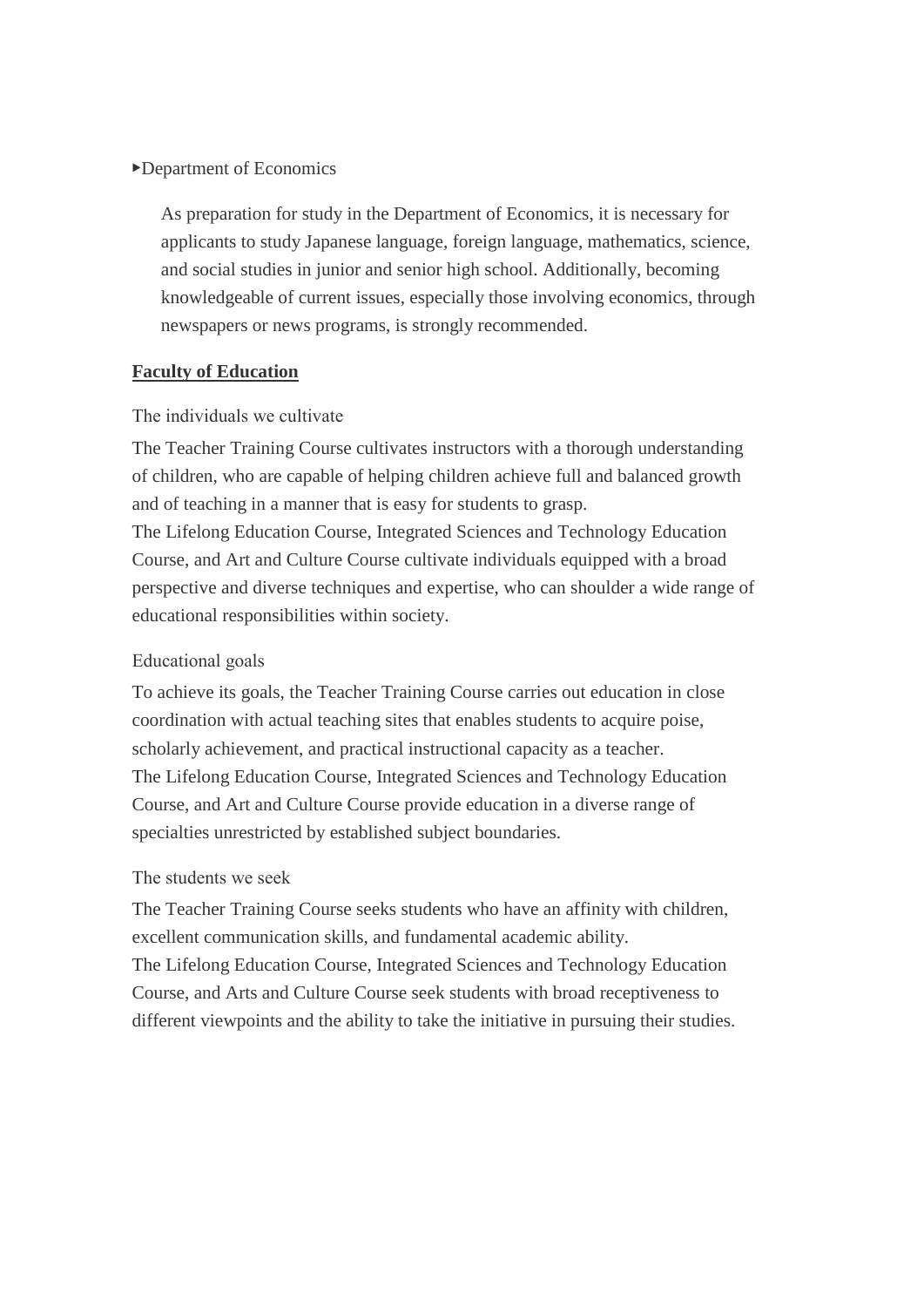# **Faculty of Informatics**

## The individuals we cultivate

We cultivate students who are ready to join society, equipped with strong backgrounds in information science and the information society, with an international outlook, a solid sense of information ethics, advanced information technology expertise, and data management experience.

# Educational goals

Along with a firm grounding in informatics that integrates and unifies information science and information sociology, we provide systematic, specialized education in the fields of computer science, information systems, and information society design.

## The students we seek

We seek students with a strong interest in the new academic field of informatics; a desire to assist local communities in diversifying in line with the networked information society; and the fundamental academic ability and grounding in theory required to study informatics.

# **Faculty of Science**

# The individuals we cultivate

We cultivate students possessing both advanced specialist knowledge and a broad educational background, abundant humanity and an international outlook, capable of rendering service to society.

# Educational goals

Our program encompasses investigation into the laws of nature and contribution to the well-being of the human species through the advancement of science and its applications.

### The students we seek

We seek students possessing strong intellectual curiosity and inquiring minds, with a passion for exploring the unknown.